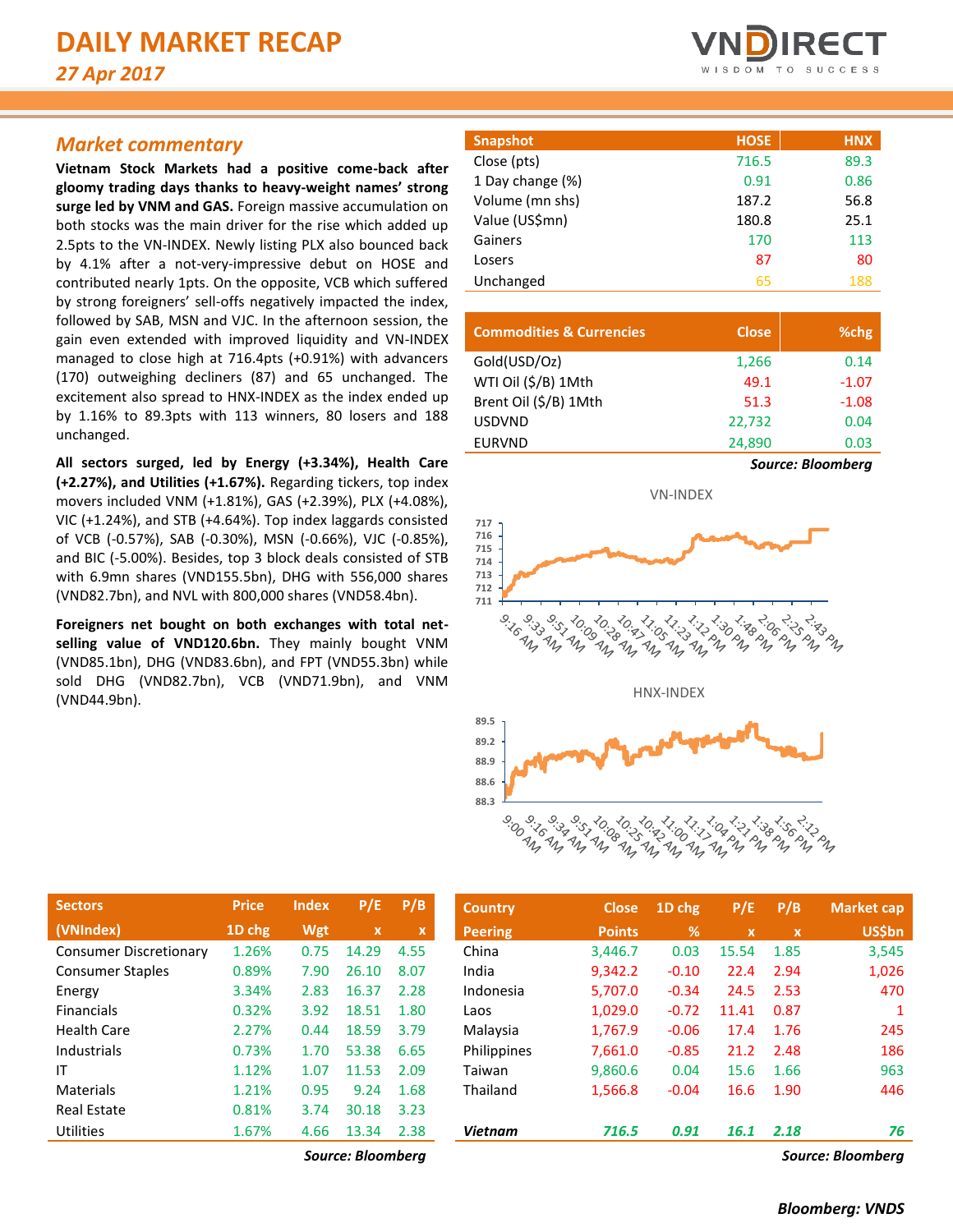

# **Market News**

**Oil declined as investors weighed expanding U.S. crude production against a drop in bloated inventories and as Libya reopened its biggest field.** Futures slid as much as 1.4% in New York, erasing the 0.8% gain over the previous two sessions. U.S. output rose a 10th week to the highest since August 2015, the Energy Information Administration said Wednesday, while inventories shrank by more than double the amount analysts had forecast. Crude from the Sharara field in Libya has started flowing to the Zawiya refinery, according to a person with direct knowledge of the matter. *(Bloomberg)*

**Vietnam's disbursed FDI drops 43% in April to US\$1.18bn.** Besides, pledged FDI drops 33% MoM to US\$2.88bn in April, Ministry of Planning and Investment says on its website. *(Bloomberg)*

**Vietnam's Jan-Apr business closures rise 8% to 4,057.** Number of businesses which plan temporary shutdowns increases 22% YoY to 11,491 in 4M2017, according to Planning and Investment Ministry. Besides, number of businesses with unplanned temporary shutdowns rises 1.4% YoY to 15,909 in the same period. *(Bloomberg)*

# **Corporate News**

**Refrigeration Electrical Engineering Corporation (REE VN) – 1Q2017 business results:** In Q1, REE's revenue and EAT rose to VND1.09trl (+97.1% YoY) and VND349bn (vs. VND110bn in 1Q2016's), respectively, according to statement on its website. *(Bloomberg)*

**Phu Nhuan Jewelry JSC (PNJ VN) – FOL and business activity:** PNJ is ready to raise FOL, which is fully occupied at 49%, if government allows, Vice CEO Nguyen Thi Cuc says in interview on sideline of shareholders' meeting. Besides, the company seeks State Securities Commission's approval to issue shares, equal to 10% of chartered capital, via private placement. The price and timing for stake sale has not been decided but it should be higher than market price. For further information, the company plans to open 40 new stores this year, with 22 new stores in 2Q. Moreover, PNJ aims to have total 300 stores in 2018, Chairwoman Cao Thi Ngoc Dung says at shareholders' meeting in Ho Chi Minh City. *(Bloomberg)*

**Quang Ngai Sugar JSC (QNS VN - UPCOM) - 1Q2017 business results:** For 1Q2017, QNS posted VND 1.83trl in revenue (+7% YoY) and VND222bn in profit (+3.7% YoY), according to the statement on the company's website. *(Bloomberg)*

**Petrovietnam Ca Mau Fertilizer JSC (DCM VN) - 1Q2017 consolidated business results:** DCM achieved VND1.211trl in net revenue (+30.2% YoY) and VND286.4bn in EAT (+144.7% YoY) during 1Q2017. *(Cafef.vn)*

**Masan Group Corporation (MSN VN) – shareholder's activity:** Masan Corporation JSC has registered to buy 5,714,000 MSN shares from Apr 28 to May 12 via put-through method. If successful, it will raise stake in MSN from 32.67% to 33.17% (377,595,870 shares). *(Vietstock.vn)*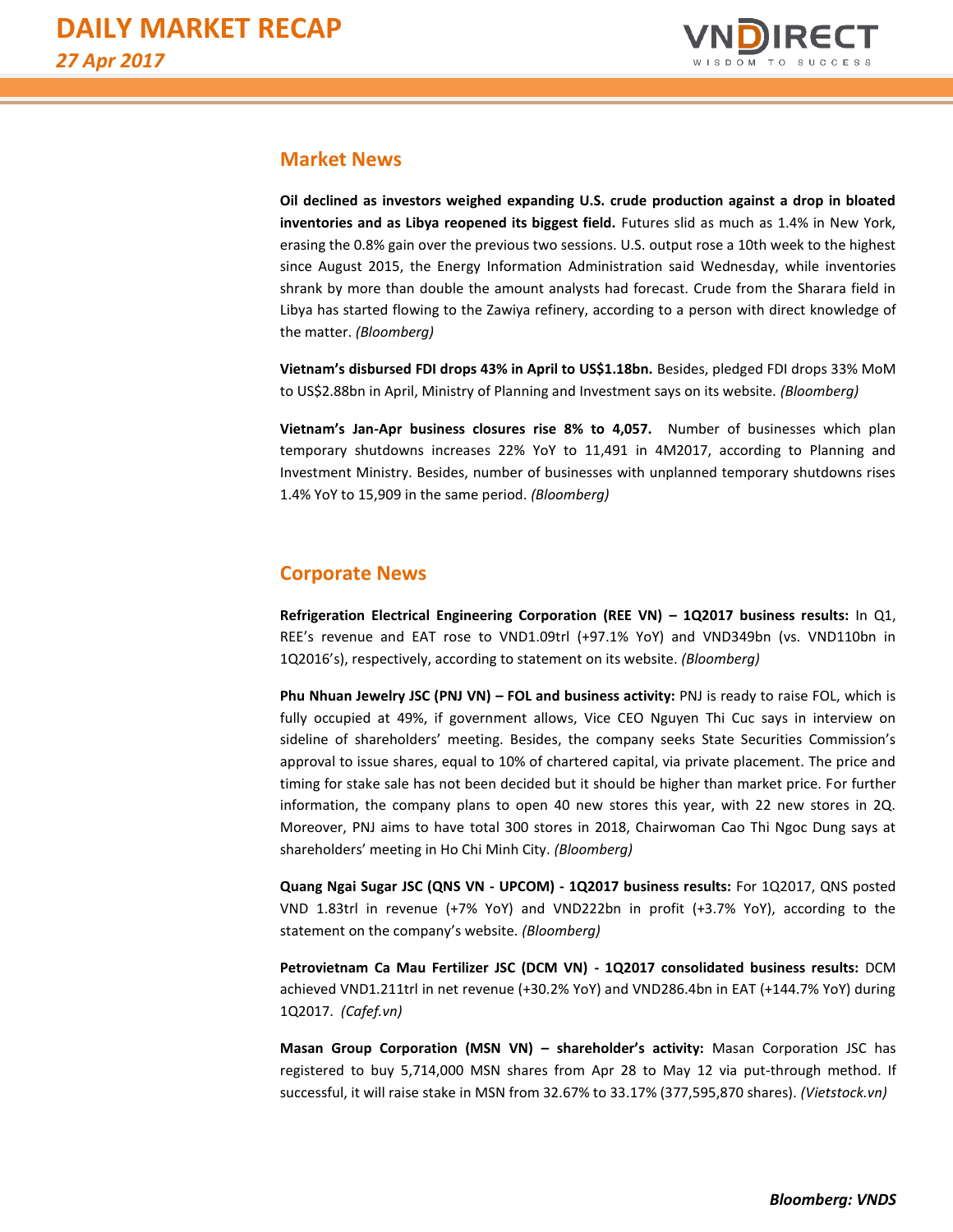

**Bien Hoa Sugar JSC (BHS VN) - share issuance:** BHS will issue 129.5mn new shares, the maximum it is allowed to issue to the public, to raise VND1.29trl between Mar 16 and Apr 25, according to Ho Chi Minh City Stock Exchange filing. *(Bloomberg)*

**No Va Land Investment Group Corporation (NVL VN) – 2017 AGM:** NVL's shareholders have approved its 2017 business results in the recent AGM. Accordingly, for 2017, NVL expects to achieve VND17.53trl in net revenue and VND3.14trl in EAT. Besides, the company plans to increase its chartered capital to nearly VND9trl by issuing additional shares. Specifically, NVL will privately issue nearly 33.5mn shares at the price of VND40,867/share to swap its VND1.37trl debts with Credit Suisse AG (Singapore) in 2Q2017. Furthermore, the company plans to issue a maximum of 23mn preference shares at the minimum price of VND50,000/share, maximum 216mn bonus shares to current shareholders, and a maximum of 29.8mn ESOP shares at the minimum price of VND10,000/share. Lastly, it will issue VND2.275trl worth of convertible bonds for foreign investors, which will be subject to a 1-year transfer restriction. *(Vietstock.vn)*

**NBB Investment Corporation (NBB VN) – shareholder's activity:** Ho Chi Minh City Infrastructure Investment JSC (CII VN) bought 1,010,420 NBB shares on Apr 25, raising its stake from 18,002,515 (28.2%) to 19,012,935 shares (29.78%). *(Cafef.vn)*

**Thanh Cong Textile Garment Investment Trading JSC (TCM VN) - shareholder's activity:** Eland Vietnam Co. Ltd., which relates to BoD member Lee Eun Hong, fully divested its holding of 566,500 TCM shares (1.15%) via put-through method on Apr 24. *(Cafef.vn)*

**Duc Long Gia Lai Group JSC (DLG VN) – 2017 AGM document:** According to the AGM document, DLG recorded VND2.491trl in revenue (+51.4% YoY and completing 88.95% of the year target) and VND95.72bn in EBT (+15.6% YoY and completing only 43.5% of full-year goal). Moreover, the company sets its 2017 business plan at VND2.8trl in revenue (+12.4% YoY) and VND200 in EBT (+109% YoY) and 5% in dividend ratio (not stated in cash or stock). *(Duclonggroup.com.vn)*

**Vietnam Sun Corporation (VNS VN) – 1Q2017 consolidated business results:** For 1Q2017, VNS recorded VND1.093trl in net revenue (-3.6% YoY) and VND149.1bn in gross profit (-8.7% YoY). Financial revenue slumped to VND710mn (-69.2% YoY) while financial expenses hit VND21.5bn (+10.5% YoY). In addition, selling expenses increased by 2.1% YoY to VND55.2bn and admin expenses fell by 6.9% YoY to VND31.9bn. Thus, the company reported EAT of VND55.1bn (-20.7% YoY). *(Cafef.vn)*

**FLC Faros Construction JSC (ROS VN) - 2017 AGM document:** In the upcoming AGM, ROS will seek shareholders' approval regarding 2017 business plan of VND4.915trl in revenue (+38.7% YoY) and EAT of VND588.8bn (+25% YoY). BoD also proposes 2016 stock dividend payment at the ratio of 10:1 in 2Q2017. *(Flcfaros.vn)*

**Bamboo Capital JSC (BCG VN) - shareholder's activity:** CFO cum Chief Accountant Hoang Thi Minh Chau has registered to buy 100,000 BCG shares from May 04 to Jun 03, knowing that she currently owns 220,000 shares (0.2%). In addition, BoD member Bui Thanh Lam has registered to buy 500,000 BCG shares during the same period, noting that he currently owns 200,000 BCG shares (0.19%). If successful, they will raise their stakes at BCG to 320,000 shares (0.3%) and 700,000 shares (0.65%), respectively. *(Cafef.vn)*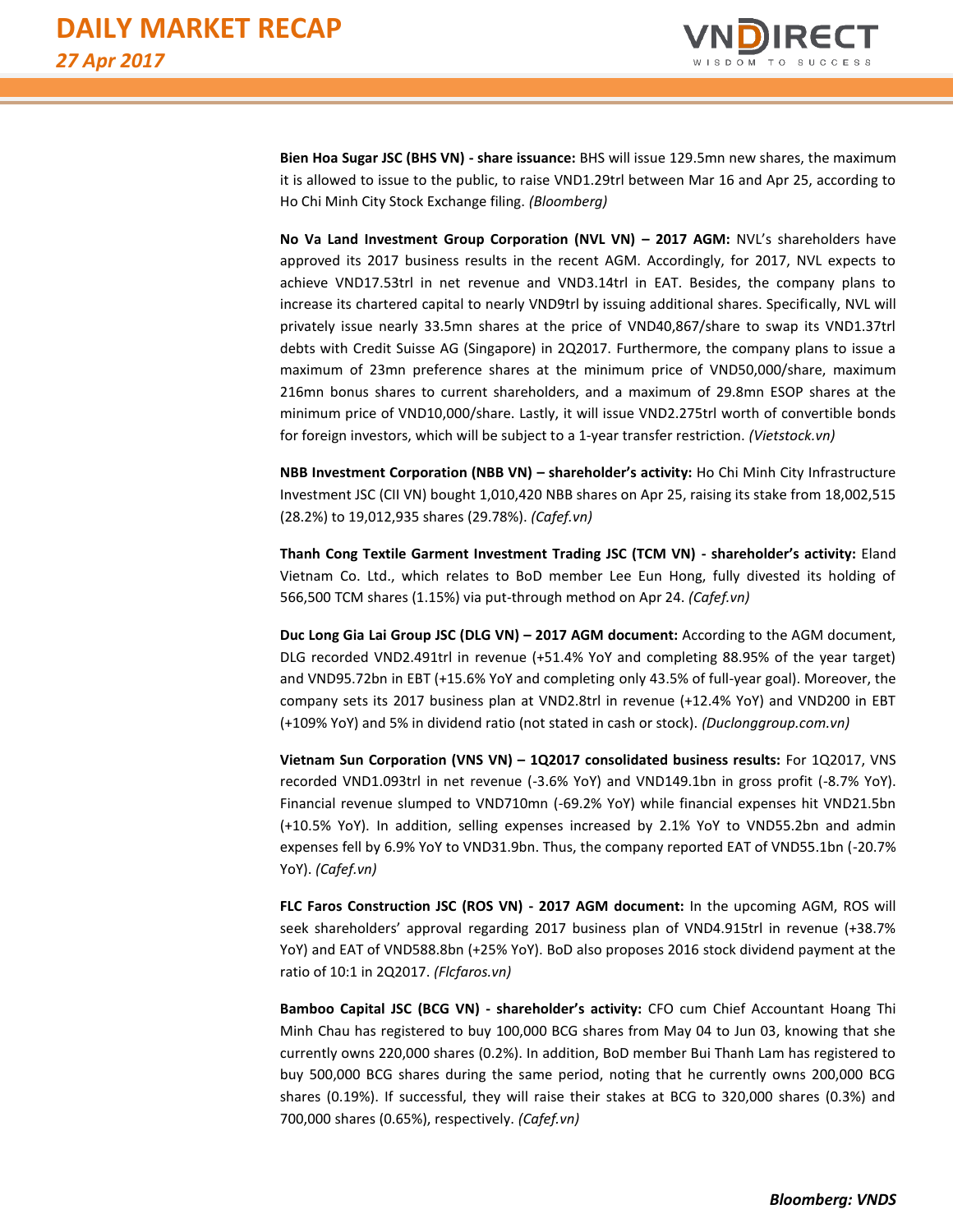

**Construction JSC No.1 (VC1 VN) - dividend payment:** May 23 and May 24 will be the ex-date and record date, respectively, for paying 2016 cash dividend of VND2,000/share (est. 2016 dividend yield of 10.3%). The payment date will be Jun 30. *(Cafef.vn)*

**Da Nang Plastic JSC (DPC VN) - dividend payment:** May 12 and May 15 will be the ex-date and record date, respectively, for paying 2016 cash dividend of VND1,000/share (est. 2016 dividend yield of 5.88%). The payment is expected from Jun 09. *(Cafef.vn)*

**KIDO Group Corporation (KDC VN) - investment plan:** KDC has registered to buy 32.88mn shares in Vietnam Vegetable Oils Industry Corporation (VOC VN) via private placement from May 04 to Jun 02. If successful, KDC will raise its stake in VOC to 51% from 24%. *(Bloomberg)*

**Vietnam National Shipping Lines (Vinalines - unlisted) - IPO:** Vinalines is planning December initial public offering, the company says on its website on Thursday, citing information April 26 workshop in Singapore. Moreover, state holdings will be cut to 65% after share sales. *(Bloomberg)*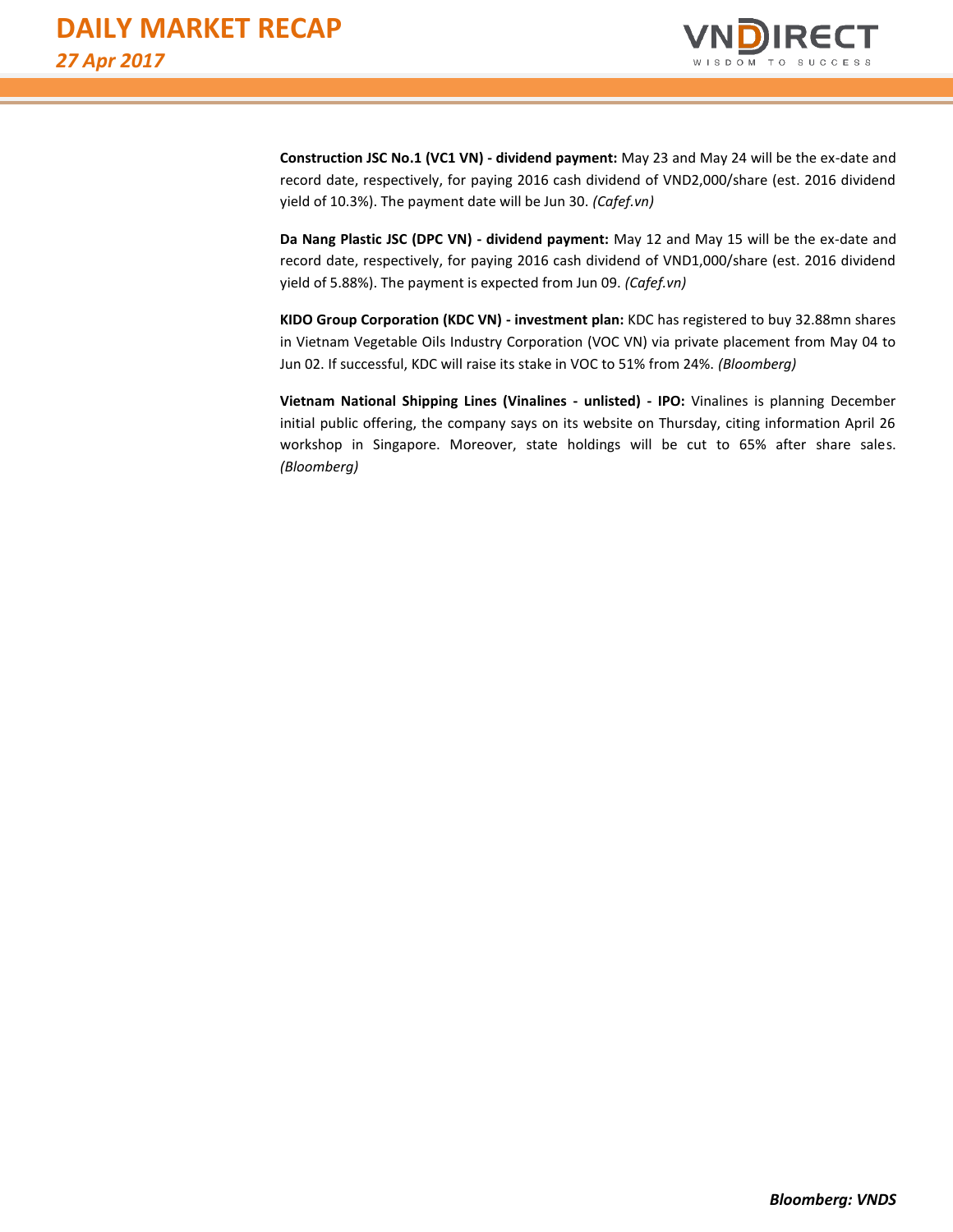

### **MARKET MOVEMENTS**

|                    |              |        | <b>HOSE</b> |        |            |                    |              |       | <b>HNX</b> |        |            |
|--------------------|--------------|--------|-------------|--------|------------|--------------------|--------------|-------|------------|--------|------------|
| <b>Top gainers</b> |              |        |             |        | <b>VND</b> | <b>Top gainers</b> |              |       |            |        | <b>VND</b> |
| <b>Ticker</b>      | Last         | Chg    | %chg        | Vol.   | Index      | Ticker             | Last         | Chg   | %chg       | Vol.   | Index      |
|                    | <b>Price</b> |        |             |        | impact     |                    | <b>Price</b> |       |            |        | impact     |
| HU <sub>3</sub>    | 9.040        | 590    | 7.0         | 10     | 0.002      | <b>BHT</b>         | 3,300        | 300   | 10.0       | 100    | 0.000      |
| <b>HOT</b>         | 26,850       | 1,750  | 7.0         | 220    | 0.006      | SGC                | 52,000       | 4,700 | 9.9        | 110    | 0.000      |
| QCG                | 7.830        | 510    | 7.0         | 11,870 | 0.058      | <b>BAX</b>         | 21,100       | 1,900 | 9.9        | 800    | 0.000      |
| <b>VCF</b>         | 179,700      | 11,700 | 7.0         | 20     | 0.128      | <b>ARM</b>         | 34,600       | 3,100 | 9.8        | 100    | 0.000      |
| <b>TIX</b>         | 41.550       | 2,700  | 7.0         | 190    | 0.027      | <b>BLF</b>         | 4,500        | 400   | 9.8        | 45.108 | 0.000      |

| <b>Top losers</b> |              |          |        |         | <b>VND</b>   | <b>Top losers</b> |              |          |         |         | <b>VND</b> |
|-------------------|--------------|----------|--------|---------|--------------|-------------------|--------------|----------|---------|---------|------------|
| <b>Ticker</b>     | Last         | Chg      | %chg   | Vol.    | <b>Index</b> | <b>Ticker</b>     | Last         | Chg      | %chg    | Vol.    | Index      |
|                   | <b>Price</b> |          |        |         | impact       |                   | <b>Price</b> |          |         |         | impact     |
| <b>CIG</b>        | 2.660        | $-200$   | $-7.0$ | 1.080   | $-0.003$     | D <sub>11</sub>   | 12.400       | $-1,800$ | $-12.7$ | 300     | 0.000      |
| TS4               | 7,630        | $-570$   | $-7.0$ | 14.460  | $-0.004$     | VE1               | 8.100        | $-900$   | $-10.0$ | 4.900   | 0.000      |
| <b>ADS</b>        | 20.800       | 450      | $-6.9$ | 257.130 | $-0.011$     | BXH               | 25.700       | $-2.800$ | $-9.8$  | 10.500  | 0.000      |
| <b>SII</b>        | 23,050       | $-1,700$ | $-6.9$ | 460     | $-0.041$     | C69               | 13,800       | $-1,500$ | $-9.8$  | 365,600 | 0.000      |
| <b>TAC</b>        | 57.300       | $-4.200$ | $-6.8$ | 350     | $-0.033$     | QHD               | 27.600       | $-3,000$ | $-9.8$  | 52,142  | 0.000      |

|               | Top index movers |       |      |          | <b>VND</b>   |               | Top index movers |            |      |          | <b>VND</b> |
|---------------|------------------|-------|------|----------|--------------|---------------|------------------|------------|------|----------|------------|
| <b>Ticker</b> | Last             | Chg   | %chg | Vol.     | <b>Index</b> | <b>Ticker</b> | Last             | <b>Chg</b> | %chg | Vol.     | Index      |
|               | <b>Price</b>     |       |      |          | impact       |               | <b>Price</b>     |            |      |          | impact     |
| <b>VNM</b>    | 146.500          | 2.600 | 1.8  | 1.19MLN  | 1.557        | <b>PVS</b>    | 17.700           | 900        | 5.4  | 3.55MLN  | 0.224      |
| GAS           | 55,800           | 1.300 | 2.4  | 1.01MLN  | 1.026        | VCS           | 155,000          | 5,100      | 3.4  | 78.902   | 0.102      |
| <b>PLX</b>    | 45.900           | 1.800 | 4.1  | 825.430  | 0.961        | <b>SHB</b>    | 7.500            | 100        | 1.4  | 20.10MLN | 0.097      |
| <b>VIC</b>    | 40.900           | 500   | 1.2  | 532.960  | 0.544        | <b>VCG</b>    | 15,400           | 600        | 4.1  | 2.13MLN  | 0.074      |
| <b>STB</b>    | 12.400           | 550   | 4.6  | 11.43MLN | 0.337        | PTI           | 25,600           | 2,200      | 9.4  | 122      | 0.049      |

|               | <b>Top index laggers</b> |          |              |         | <b>VND</b> |  |  |  |
|---------------|--------------------------|----------|--------------|---------|------------|--|--|--|
| <b>Ticker</b> | Last                     | Chg      | %chg<br>Vol. |         |            |  |  |  |
|               | Price                    |          |              |         | impact     |  |  |  |
| VCB           | 34.850                   | $-200$   | -0.6         | 2.24MLN | $-0.297$   |  |  |  |
| SAB           | 199,900                  | -600     | $-0.3$       | 66,200  | $-0.159$   |  |  |  |
| MSN           | 45,150                   | $-300$   | $-0.7$       | 101,180 | $-0.142$   |  |  |  |
| VJC           | 128,100                  | $-1,100$ | $-0.9$       | 229,050 | $-0.136$   |  |  |  |
| BIC.          | 38,000                   | $-2,000$ | $-5.0$       | 1,060   | $-0.097$   |  |  |  |

|               | <b>Top active volume</b> | <b>VND</b><br><b>Top active volume</b> |      |          |                        |               |                      | <b>VND</b> |        |          |                 |
|---------------|--------------------------|----------------------------------------|------|----------|------------------------|---------------|----------------------|------------|--------|----------|-----------------|
| <b>Ticker</b> | Last<br><b>Price</b>     | Chg                                    | %chg | Vol.     | <b>Index</b><br>impact | <b>Ticker</b> | Last<br><b>Price</b> | Chg        | %chg   | Vol.     | Index<br>impact |
| <b>FLC</b>    | 7.520                    | 0                                      | 0.0  | 15.38MLN | 0.000                  | <b>SHB</b>    | 7,500                | 100        | 1.4    | 20.10MLN | 0.000           |
| DLG           | 3,590                    | 230                                    | 6.9  | 14.13MLN | 0.027                  | <b>PVX</b>    | 2,000                |            | 0.0    | 5.24MLN  | 0.000           |
| <b>STB</b>    | 12.400                   | 550                                    | 4.6  | 11.43MLN | 0.337                  | <b>PVS</b>    | 17.700               | 900        | 5.4    | 3.55MLN  | 0.000           |
| <b>DCM</b>    | 12,700                   | 700                                    | 5.8  | 7.81MLN  | 0.153                  | <b>VCG</b>    | 15,400               | 600        | 4.1    | 2.13MLN  | 0.000           |
| <b>HPG</b>    | 29,500                   | 300                                    | 1.0  | 6.41MLN  | 0.156                  | CEO           | 11,400               | $-200$     | $-1.7$ | 1.63MLN  | 0.000           |

|                    |              |        | <b>HOSE</b> |        |              |                    |              |       | <b>HNX</b> |        |            |
|--------------------|--------------|--------|-------------|--------|--------------|--------------------|--------------|-------|------------|--------|------------|
| <b>Top gainers</b> |              |        |             |        | <b>VND</b>   | <b>Top gainers</b> |              |       |            |        | <b>VND</b> |
| Ticker             | Last         | Chg    | %chg        | Vol.   | <b>Index</b> | Ticker             | Last         | Chg   | %chg       | Vol.   | Index      |
|                    | <b>Price</b> |        |             |        | impact       |                    | <b>Price</b> |       |            |        | impact     |
| HU3                | 9,040        | 590    | 7.0         | 10     | 0.002        | <b>BHT</b>         | 3,300        | 300   | 10.0       | 100    | 0.000      |
| нот                | 26,850       | 1,750  | 7.0         | 220    | 0.006        | SGC                | 52,000       | 4,700 | 9.9        | 110    | 0.000      |
| QCG                | 7,830        | 510    | 7.0         | 11,870 | 0.058        | BAX                | 21,100       | 1,900 | 9.9        | 800    | 0.000      |
| VCF                | 179,700      | 11,700 | 7.0         | 20     | 0.128        | ARM                | 34,600       | 3,100 | 9.8        | 100    | 0.000      |
| <b>TIX</b>         | 41,550       | 2,700  | 7.0         | 190    | 0.027        | <b>BLF</b>         | 4,500        | 400   | 9.8        | 45,108 | 0.000      |

| <b>Top losers</b> |              |          |        |         | <b>VND</b>   | <b>Top losers</b> |              |          |         |         | <b>VND</b> |
|-------------------|--------------|----------|--------|---------|--------------|-------------------|--------------|----------|---------|---------|------------|
| Ticker            | Last         | Chg      | %chg   | Vol.    | <b>Index</b> | Ticker            | Last         | Chg      | %chg    | Vol.    | Index      |
|                   | <b>Price</b> |          |        |         | impact       |                   | <b>Price</b> |          |         |         | impact     |
| CIG               | 2,660        | $-200$   | $-7.0$ | 1.080   | $-0.003$     | D11               | 12.400       | $-1.800$ | $-12.7$ | 300     | 0.000      |
| TS4               | 7,630        | $-570$   | $-7.0$ | 14.460  | $-0.004$     | VE1               | 8.100        | $-900$   | $-10.0$ | 4.900   | 0.000      |
| ADS               | 20,800       | 450      | $-6.9$ | 257,130 | $-0.011$     | <b>BXH</b>        | 25.700       | $-2.800$ | $-9.8$  | 10,500  | 0.000      |
| SII               | 23,050       | $-1,700$ | $-6.9$ | 460     | $-0.041$     | C69               | 13.800       | $-1.500$ | $-9.8$  | 365,600 | 0.000      |
| TAC               | 57,300       | $-4.200$ | $-6.8$ | 350     | $-0.033$     | QHD               | 27,600       | $-3,000$ | $-9.8$  | 52,142  | 0.000      |

|               | <b>Top index movers</b> |       |      |          | <b>VND</b> |
|---------------|-------------------------|-------|------|----------|------------|
| <b>Ticker</b> | Last                    | Chg   | %chg | Vol.     | Index      |
|               | Price                   |       |      |          | impact     |
| <b>PVS</b>    | 17,700                  | 900   | 5.4  | 3.55MLN  | 0.224      |
| VCS           | 155,000                 | 5,100 | 3.4  | 78,902   | 0.102      |
| <b>SHB</b>    | 7,500                   | 100   | 1.4  | 20.10MLN | 0.097      |
| VCG           | 15,400                  | 600   | 4.1  | 2.13MLN  | 0.074      |
| PTI           | 25,600                  | 2,200 | 9.4  | 122      | 0.049      |

|            | <b>Top index laggers</b> |                     |        |         | <b>VND</b>    | <b>Top index laggers</b> |              | <b>VND</b> |        |         |          |
|------------|--------------------------|---------------------|--------|---------|---------------|--------------------------|--------------|------------|--------|---------|----------|
| Ticker     | Last                     | %chg<br>Vol.<br>Chg |        | Index   | <b>Ticker</b> | Last                     | Chg          | %chg       | Vol.   | Index   |          |
|            | <b>Price</b>             |                     |        |         | impact        |                          | <b>Price</b> |            |        |         | impact   |
| VCB        | 34,850                   | $-200$              | $-0.6$ | 2.24MLN | $-0.297$      | OCH                      | 4.900        | $-500$     | $-9.3$ | 600     | $-0.039$ |
| SAB        | 199,900                  | $-600$              | $-0.3$ | 66.200  | $-0.159$      | HUT                      | 13,500       | $-100$     | $-0.7$ | 1.22MLN | $-0.015$ |
| <b>MSN</b> | 45.150                   | $-300$              | $-0.7$ | 101.180 | $-0.142$      | CEO                      | 11.400       | $-200$     | $-1.7$ | 1.63MLN | $-0.014$ |
| VJC        | 128,100                  | $-1.100$            | $-0.9$ | 229.050 | $-0.136$      | QHD                      | 27,600       | $-3.000$   | -9.8   | 52.142  | $-0.013$ |
| BIC        | 38,000                   | $-2,000$            | $-5.0$ | 1,060   | $-0.097$      | TVC                      | 11,400       | $-300$     | $-2.6$ | 226,786 | $-0.010$ |
|            |                          |                     |        |         |               |                          |              |            |        |         |          |

| <b>Top active volume</b> |              |        |        |          |        |  |  |  |  |  |  |
|--------------------------|--------------|--------|--------|----------|--------|--|--|--|--|--|--|
| <b>Ticker</b>            | Last         | Chg    | %chg   | Vol.     | Index  |  |  |  |  |  |  |
|                          | <b>Price</b> |        |        |          | impact |  |  |  |  |  |  |
| <b>SHB</b>               | 7,500        | 100    | 1.4    | 20.10MLN | 0.000  |  |  |  |  |  |  |
| <b>PVX</b>               | 2,000        | 0      | 0.0    | 5.24MLN  | 0.000  |  |  |  |  |  |  |
| <b>PVS</b>               | 17,700       | 900    | 5.4    | 3.55MLN  | 0.000  |  |  |  |  |  |  |
| <b>VCG</b>               | 15.400       | 600    | 4.1    | 2.13MLN  | 0.000  |  |  |  |  |  |  |
| CEO                      | 11,400       | $-200$ | $-1.7$ | 1.63MLN  | 0.000  |  |  |  |  |  |  |

*Source: Bloomberg*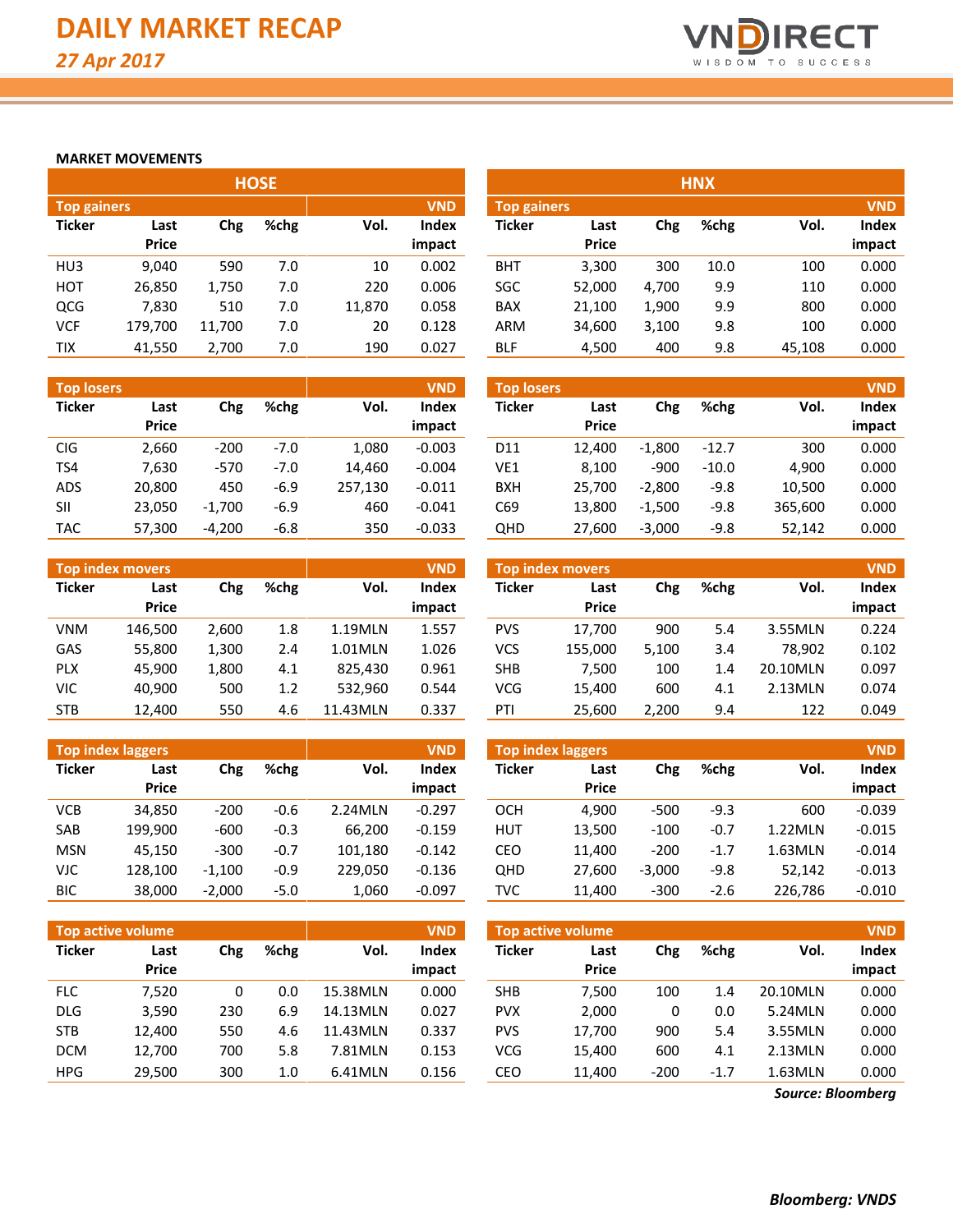

#### **FOREIGN ACTIVITIES**

| <b>Volume (Mn'shs)</b> | <b>HOSE</b> | d/d   | <b>HNX</b> | d/d     | Value (VND'bn)        | <b>HOSE</b> | d/d   | <b>HNX</b>    | d/d    |
|------------------------|-------------|-------|------------|---------|-----------------------|-------------|-------|---------------|--------|
| <b>F.BUY</b>           | 12.6        | 89.4% | 2.4        | 256.3%  | <b>BUY</b>            | 572         | 94.6% | 35            | 247.7% |
| % of market            | 6.8%        |       | 2.9%       |         | % of market           | 14.0%       |       | 6.1%          |        |
| <b>F.SELL</b>          | 11.7        | 52.6% | 1.5        | $-2.7%$ | <b>SELL</b>           | 465         | 76.1% | 21            | 0.0%   |
| % of market            | 0.0%        |       | 0.0%       |         | % of market           | 0.0%        |       | 3.7%          |        |
| <b>NET BUY (SELL)</b>  | 0.9         |       | 0.9        |         | <b>NET BUY (SELL)</b> | 107         |       | 14            |        |
|                        |             |       |            |         |                       |             |       | $\rightarrow$ | .      |

*Source: HSX, HNX*



#### **2017 ACCUMULATION**

| Volume (Mn'shs)       |        | HOSE % of 2016 |      | HNX % of 2016 | Value (VND'bn)        | <b>HOSE</b> | % of 2016 |       | HNX % of 2016 |
|-----------------------|--------|----------------|------|---------------|-----------------------|-------------|-----------|-------|---------------|
| <b>BUY</b>            | 815.7  | 33.1%          | 87.7 | 22.2%         | <b>BUY</b>            | 36.452      | 39.9%     | 1.326 | 21.3%         |
| % of market           | 6.4%   |                | 2.5% |               | % of market           | 14.3%       |           | 3.5%  |               |
| <b>SELL</b>           | 854.8  | 32.0%          | 81.9 | 25.0%         | <b>SELL</b>           | 30.913      | 31.2%     | 1.134 | 22.3%         |
| % of market           | 6.7%   |                | 2.3% |               | % of market           | 12.1%       |           | 3.0%  |               |
| <b>NET BUY (SELL)</b> | (39.1) |                | 5.8  |               | <b>NET BUY (SELL)</b> | 5,539       |           | 191   |               |

*Source: HSX, HNX*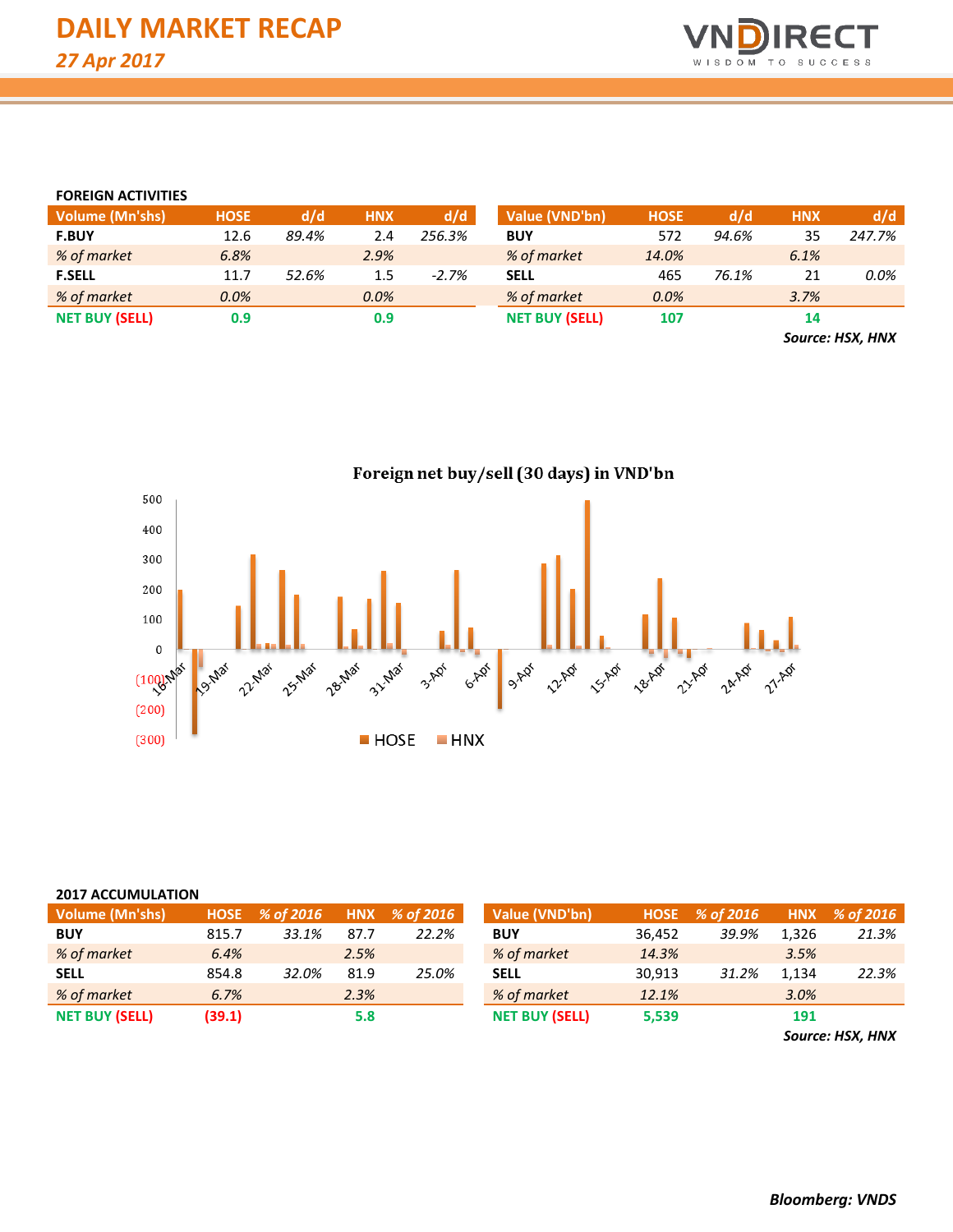

## **FOREIGN ACTIVITIES**

|               |                               | <b>HOSE</b> |      |       |                        | <b>HNX</b>                    |                      |     |      |              |                        |  |  |
|---------------|-------------------------------|-------------|------|-------|------------------------|-------------------------------|----------------------|-----|------|--------------|------------------------|--|--|
|               | Top buy by foreigners (value) |             |      |       | <b>VND'bn</b>          | Top buy by foreigners (value) |                      |     |      |              |                        |  |  |
| <b>Ticker</b> | Last<br><b>Price</b>          | Chg         | %chg | Value | <b>Index</b><br>impact | <b>Ticker</b>                 | Last<br><b>Price</b> | Chg | %chg | <b>Value</b> | <b>Index</b><br>impact |  |  |
| <b>VNM</b>    | 146.500                       | 2,600       | 1.81 | 85.1  | 1.557                  | <b>VCG</b>                    | 15,400               | 600 | 4.05 | 13.6         | 0.000                  |  |  |
| <b>DHG</b>    | 145.000                       | 6,000       | 4.32 | 83.6  | 0.216                  | <b>VND</b>                    | 15,200               | 300 | 2.01 | 10.3         | 0.000                  |  |  |
| <b>FPT</b>    | 46,500                        | 500         | 1.09 | 55.3  | 0.095                  | <b>PVS</b>                    | 17,700               | 900 | 5.36 | 3.3          | 0.000                  |  |  |
| GAS           | 55,800                        | 1,300       | 2.39 | 44.5  | 1.026                  | <b>VGC</b>                    | 15,500               | 100 | 0.65 | 2.0          | 0.000                  |  |  |
| <b>HPG</b>    | 29,500                        | 300         | 1.03 | 33.5  | 0.156                  | <b>BVS</b>                    | 16,700               | 400 | 2.45 | 1.1          | 0.000                  |  |  |

|               | Top sell by foreigners (value) |        |         |       | <b>VND'bn</b>   | Top sell by foreigners (value) |                      |        |         |              |                 |  |
|---------------|--------------------------------|--------|---------|-------|-----------------|--------------------------------|----------------------|--------|---------|--------------|-----------------|--|
| <b>Ticker</b> | Last<br><b>Price</b>           | Chg    | %chg    | Value | Index<br>impact | <b>Ticker</b>                  | Last<br><b>Price</b> | Chg    | %chg    | <b>Value</b> | Index<br>impact |  |
| <b>DHG</b>    | 145.000                        | 6.000  | 4.32    | 82.7  | 0.216           | <b>VND</b>                     | 15,200               | 300    | 2.01    | 9.1          | 0.000           |  |
| <b>VCB</b>    | 34,850                         | $-200$ | $-0.57$ | 71.9  | $-0.297$        | <b>NDN</b>                     | 8,500                | $-100$ | $-1.16$ | 3.7          | 0.000           |  |
| <b>VNM</b>    | 146.500                        | 2.600  | 1.81    | 44.9  | 1.557           | DBC                            | 26,800               | 0      | 0.00    | 2.5          | 0.000           |  |
| <b>MWG</b>    | 166.800                        | 2,700  | 1.65    | 32.0  | 0.171           | <b>SHB</b>                     | 7.500                | 100    | 1.35    | 1.5          | 0.000           |  |
| <b>HPG</b>    | 29.500                         | 300    | 1.03    | 25.6  | 0.156           | <b>BVS</b>                     | 16.700               | 400    | 2.45    | 0.9          | 0.000           |  |

|               | Top net buy by foreigners (value) |        |         |       | <b>VND'bn</b>   | Top net buy by foreigners (value) |                      |     |      |              |                 |
|---------------|-----------------------------------|--------|---------|-------|-----------------|-----------------------------------|----------------------|-----|------|--------------|-----------------|
| <b>Ticker</b> | Last<br><b>Price</b>              | Chg    | %chg    | Value | Index<br>impact | <b>Ticker</b>                     | Last<br><b>Price</b> | Chg | %chg | <b>Value</b> | Index<br>impact |
| <b>FPT</b>    | 46.500                            | 500    | 1.09    | 55.3  | 0.095           | <b>VCG</b>                        | 15.400               | 600 | 4.05 | 13.6         | 0.000           |
| <b>VNM</b>    | 146,500                           | 2.600  | 1.81    | 40.1  | 1.557           | <b>PVS</b>                        | 17,700               | 900 | 5.36 | 3.0          | 0.000           |
| GAS           | 55,800                            | 1,300  | 2.39    | 39.7  | 1.026           | VGC                               | 15,500               | 100 | 0.65 | 2.0          | 0.000           |
| <b>CII</b>    | 36.950                            | 300    | 0.82    | 30.6  | 0.034           | <b>VND</b>                        | 15.200               | 300 | 2.01 | 1.3          | 0.000           |
| SAB           | 199.900                           | $-600$ | $-0.30$ | 9.2   | $-0.159$        | <b>PVX</b>                        | 2,000                | 0   | 0.00 | 0.6          | 0.000           |

|               | Top net sell by foreigners (value) |        |         |         | <b>VND'bn</b> | Top net sell by foreigners (value) | <b>VND'bn</b>        |        |         |              |        |
|---------------|------------------------------------|--------|---------|---------|---------------|------------------------------------|----------------------|--------|---------|--------------|--------|
| <b>Ticker</b> | Last<br><b>Price</b>               | Chg    | %chg    | Value   | Index         | <b>Ticker</b>                      | Last<br><b>Price</b> | Chg    | %chg    | <b>Value</b> | Index  |
|               |                                    |        |         |         | impact        |                                    |                      |        |         |              | impact |
| <b>VCB</b>    | 34,850                             | $-200$ | $-0.57$ | $-67.2$ | $-0.297$      | <b>NDN</b>                         | 8,500                | $-100$ | $-1.16$ | $-3.7$       | 0.000  |
| <b>DCM</b>    | 12,700                             | 700    | 5.83    | $-19.8$ | 0.153         | DBC                                | 26,800               | 0      | 0.00    | $-2.5$       | 0.000  |
| SSI           | 22.250                             | $-150$ | $-0.67$ | $-6.0$  | $-0.030$      | <b>SHB</b>                         | 7.500                | 100    | 1.35    | $-1.5$       | 0.000  |
| <b>SCR</b>    | 8,510                              | -110   | $-1.28$ | $-5.8$  | $-0.010$      | <b>MAS</b>                         | 92.800               | 1,800  | 1.98    | $-0.8$       | 0.000  |
| <b>DHA</b>    | 30,650                             | 50     | 0.16    | $-5.5$  | 0.000         | <b>PGS</b>                         | 18,300               | 100    | 0.55    | $-0.7$       | 0.000  |

*Source: Bloomberg, HOSE, HNX*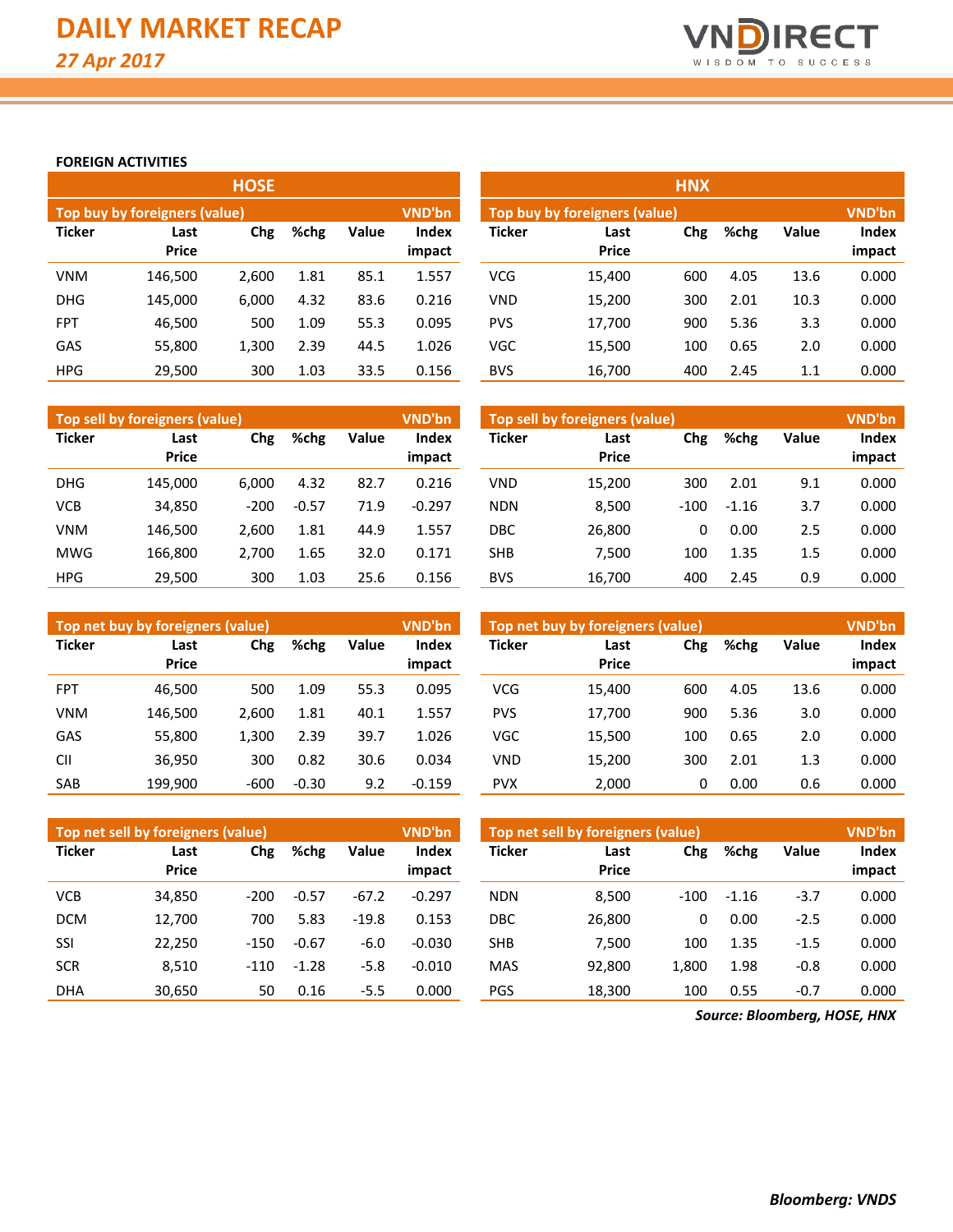

#### **TOP 70 MARKET CAPS SNAPSHOT ON HOSE**

| No.             | <b>Ticker</b> | <b>Price</b> |        | Price change (%) |         | <b>Mkt. Cap</b> | Outs. Vol. | <b>Float ratio</b> | <b>Avail. FII</b> | Ave. daily vol. |             | <b>EPS</b>     |         | P/E              | P/B              | <b>ROE</b> | <b>ROA</b>    |
|-----------------|---------------|--------------|--------|------------------|---------|-----------------|------------|--------------------|-------------------|-----------------|-------------|----------------|---------|------------------|------------------|------------|---------------|
|                 |               | <b>VND</b>   | 1M     | 3M               | 6M      | <b>US\$mln</b>  | Mln'shs    | $\%$               | %                 | (30 days-shs)   | <b>T12M</b> | <b>Diluted</b> | 1Y Gr.  | $\boldsymbol{x}$ | $\boldsymbol{x}$ | %          | $\frac{9}{6}$ |
| 1               | VNM VM        | 146,500      | 3.2    | 13.6             | 2.8     | 9,353           | 1,451      | 57.8               | 45.3              | 899,087         | 5,832       | 5,831          | 19.9    | 25.1             | 9.6              | 39.3       | 32.9          |
| $\overline{2}$  | <b>SAB VM</b> | 199,900      | $-0.1$ | $-10.7$          | N/A     | 5,639           | 641        | 10.4               | 39.2              | 29,397          | 6,442       | 6,442          | 37.3    | 31.0             | 11.3             | 36.7       | 21.7          |
| 3               | <b>VCB VM</b> | 34,850       | $-7.8$ | $-11.3$          | $-4.0$  | 5,516           | 3,598      | 100.0              | 9.3               | 1,098,402       | 1,668       | 1,566          | 6.0     | 20.9             | 2.5              | 12.4       | 1.0           |
| $\overline{4}$  | <b>VIC VM</b> | 40,900       | $-3.4$ | $-2.6$           | $-4.4$  | 4,746           | 2,638      | 52.3               | 19.0              | 981,590         | 1,004       | 1,178          | 111.2   | 40.7             | 3.7              | 9.8        | 1.5           |
| 5               | <b>GAS VM</b> | 55,800       | 3.3    | $-7.2$           | $-17.7$ | 4,697           | 1,913      | 4.2                | 46.3              | 562,576         | 4,119       | 3,548          | $-18.8$ | 13.5             | 2.6              | 19.1       | 13.1          |
| $6\phantom{1}6$ | <b>ROS VM</b> | 161,000      | 1.6    | 24.3             | 104     | 3,045           | 430        | 27.2               | 48.1              | 4,869,483       | 1,136       | 1,136          | N/A     | 141.7            | 14.2             | 11.7       | 7.4           |
| 7               | CTG VM        | 17,300       | $-8.0$ | $-6.7$           | 4.2     | 2,834           | 3,723      | 15.8               | 0.0               | 1,113,627       | 1,836       | 1,457          | 20.6    | 9.4              | 1.1              | 11.8       | 0.8           |
| 8               | <b>PLX VM</b> | 45,900       | N/A    | N/A              | N/A     | 2,613           | 1,294      | 100.0              | 11.7              | N/A             | 4,254       | 4,254          | 43.0    | 10.8             | 2.6              | 27.7       | 8.9           |
| 9               | <b>BID VM</b> | 16,600       | $-6.5$ | $-1.8$           | $-0.6$  | 2,497           | 3,419      | 4.7                | 28.7              | 3,841,573       | 1,802       | 1,802          | 25.6    | 9.2              | 1.3              | 14.7       | 0.7           |
| 10              | <b>MSN VM</b> | 45,150       | $-5.5$ | 9.5              | 3.4     | 2,261           | 1,138      | 32.7               | 18.1              | 561,319         | 2,482       | 1,641          | 86.5    | 18.2             | 3.4              | 17.5       | 3.9           |
| 11              | <b>NVL VM</b> | 72,500       | 4.9    | 19.6             | N/A     | 1,880           | 589        | 33.8               | 38.8              | 607,060         | 3,396       | 3,059          | N/A     | 21.3             | 4.7              | 23.1       | 5.3           |
| 12              | <b>VJC VM</b> | 128,100      | $-1.4$ | N/A              | N/A     | 1,817           | 322        | 61.0               | 3.6               | 377,629         | 8,726       | 8,726          | $-24.9$ | 14.7             | 8.5              | 68.7       | 14.3          |
| 13              | <b>BVH VM</b> | 57,300       | $-6.2$ | $-6.2$           | $-14.5$ | 1,715           | 680        | 29.1               | 24.2              | 351,286         | 1,922       | 1,980          | 19.4    | 29.8             | 2.9              | 10.1       | 2.0           |
| 14              | <b>HPG VM</b> | 29,500       | 2.8    | 4.6              | 11.9    | 1,641           | 1,264      | 50.7               | 12.2              | 4,277,401       | 5,496       | 4,775          | 82.3    | 5.4              | 1.9              | 35.3       | 22.5          |
| 15              | MBB VM        | 15,200       | $-1.6$ | 7.4              | 6.7     | 1,145           | 1,713      | 49.8               | 0.0               | 1,054,548       | 1,716       | 1,715          | $-6.3$  | 8.9              | 1.0              | 12.1       | 1.2           |
| 16              | <b>MWG VM</b> | 166,800      | 0.5    | 4.3              | 13.9    | 1,129           | 154        | 70.4               | 0.0               | 151,879         | 10,643      | 9,948          | 40.3    | 15.7             | 6.7              | 49.9       | 14.3          |
| 17              | STB VM        | 12,400       | 8.8    | 21.6             | 38.5    | 984             | 1,804      | 92.7               | 15.8              | 6,922,271       | 350         | 207            | $-77.1$ | 35.5             | 1.0              | $-0.3$     | 0.0           |
| 18              | <b>FPT VM</b> | 46,500       | $-2.3$ | 3.1              | 7.6     | 944             | 462        | 73.4               | 0.2               | 981,806         | 3,926       | 3,925          | 2.9     | 11.8             | 2.2              | 19.9       | 7.1           |
| 19              | <b>BHN VM</b> | 84,200       | $-4.9$ | $-37.6$          | N/A     | 859             | 232        | 100.0              | 31.6              | 9,896           | 3,236       | 3,236          | $-9.6$  | 26.0             | 3.4              | 13.8       | 8.0           |
| 20              | <b>CTD VM</b> | 205,000      | $-4.7$ | 5.9              | 14.3    | 694             | 77         | 89.1               | 5.2               | 141,314         | 20,854      | 20,894         | 88.6    | 9.8              | 2.5              | 28.5       | 14.5          |
| 21              | EIB VM        | 11,400       | $-4.2$ | 19.0             | 10.7    | 617             | 1,229      | 75.6               | 0.7               | 325,843         | 251         | 251            | 661     | 45               | $\mathbf{1}$     | 2.3        | $\pmb{0}$     |
| 22              | <b>DHG VM</b> | 145,000      | 10.7   | 31.8             | 47.7    | 556             | 87         | 32                 | 0.0               | 88,869          | 7,568       | 7,035          | 22      | 19               | 4.8              | 23         | 19            |
| 23              | SSI VM        | 22,250       | $-5.1$ | 10.1             | 7.0     | 479             | 490        | 57.0               | 43.9              | 3,237,121       | 1,827       | 1,698          | 2       | 12               | 1.5              | 13         | 7             |
| 24              | <b>HSG VM</b> | 48,550       | 0.8    | $-2.3$           | 25.5    | 427             | 200        | 54.8               | 18.2              | 1,604,122       | 9,238       | 7,350          | 120.2   | 5.3              | 2.1              | 43.4       | 15.4          |
| 25              | DPM VM        | 23,600       | $-2.7$ | $-2.3$           | $-15.0$ | 406             | 391        | 35.2               | 29.5              | 908,793         | 2,038       | 61             | $-98.1$ | 11.6             | 1.1              | 13.1       | 12.5          |
| 26              | <b>HNG VM</b> | 11,900       | $-5.2$ | 63.0             | 103.4   | 402             | 767        | 29.5               | 48.4              | 2,226,267       | $-1,273$    | $-1,273$       | N/A     | N/A              | 0.9              | $-9$       | $-3$          |
| 27              | CII VM        | 36,950       | $-4.2$ | 20.4             | 28.3    | 392             | 241        | 54.7               | 10.8              | 1,726,921       | 3,228       | 3,191          | 9.7     | 11.4             | 2.5              | 23.6       | 6.7           |
| 28              | NT2 VM        | 30,500       | $-4.4$ | 5.2              | $-12.9$ | 386             | 288        | 27.9               | 26.7              | 296,675         | 3,508       | 3,701          | $-5.0$  | 8.7              | 1.8              | 22.0       | 8.8           |
| 29              | PNJ VM        | 89,000       | 20.8   | 29.0             | 29.0    | 385             | 98         | 66.7               | 0.0               | 121,307         | 5,654       | 4,383          | 671.7   | 15.7             | 5.8              | 30.6       | 13.7          |
| 30              | HT1 VM        | 22,300       | $-3.5$ | 11.5             | 7.2     | 374             | 382        | 20.0               | 39.8              | 458,716         | 2,062       | 2,121          | $-0.2$  | 10.8             | 1.6              | 16.7       | 6.8           |
| 31              | <b>BMP VM</b> | 187,000      | $-9.0$ | $-3.1$           | $-6.9$  | 374             | 45         | 61.8               | 0.3               | 87,662          | 13,796      | 13,796         | 20.9    | 13.6             | 3.7              | 29.1       | 23.5          |
| 32              | <b>REE VM</b> | 27,300       | 2.2    | 6.2              | 30.0    | 372             | 310        | 48.3               | 0.0               | 1,071,854       | 3,525       | 3,526          | 27.9    | 7.7              | 1.2              | 16.2       | 10.4          |
| 33              | <b>KDC VM</b> | 39,600       | $-4.6$ | 7.3              | 9.4     | 358             | 206        | 49.8               | 39.8              | 691,984         | 5,626       | 5,624          | $-75.1$ | 7.0              | 1.4              | 19.3       | 15.1          |
| 34              | <b>TCH VM</b> | 20,550       | 10.8   | 22.0             | $-24.1$ | 328             | 363        | 52.5               | 49.0              | 1,455,668       | N/A         | N/A            | N/A     | N/A              | 1.7              | N/A        | N/A           |
| 35              | <b>PVD VM</b> | 18,550       | $-7.9$ | $-11.7$          | $-20.9$ | 312             | 383        | 98.6               | 22.8              | 1,849,727       | 260         | 201            | $-94.7$ | 70.1             | 0.5              | 0.9        | 0.5           |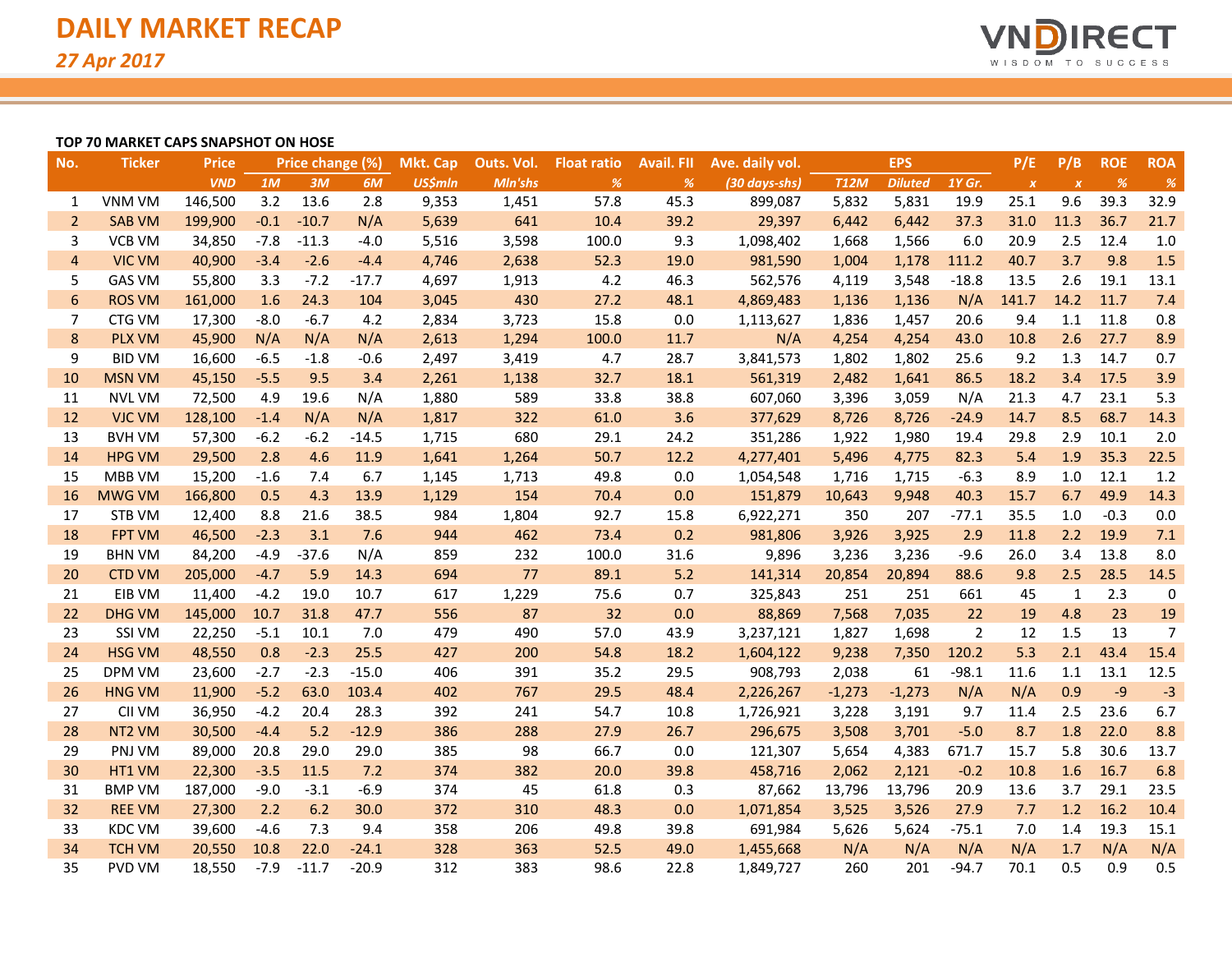

|     |               |              |         |                  |         |                 |            |                    |                   |                 |             |                | (Continued) |                  |              |              |                         |
|-----|---------------|--------------|---------|------------------|---------|-----------------|------------|--------------------|-------------------|-----------------|-------------|----------------|-------------|------------------|--------------|--------------|-------------------------|
| No. | <b>Ticker</b> | <b>Price</b> |         | Price change (%) |         | <b>Mkt. Cap</b> | Outs. Vol. | <b>Float ratio</b> | <b>Avail. FII</b> | Ave. daily vol. |             | <b>EPS</b>     |             | P/E              | P/B          | <b>ROE</b>   | <b>ROA</b>              |
|     |               | <b>VND</b>   | 1M      | 3M               | 6M      | <b>US\$mln</b>  | Mln'shs    | $\%$               | $\%$              | (30 days-shs)   | <b>T12M</b> | <b>Diluted</b> | 1Y Gr.      | $\boldsymbol{x}$ | $\pmb{\chi}$ | %            | %                       |
| 36  | <b>KBC VM</b> | 14,950       | $-2.0$  | 9.5              | $-15.1$ | 309             | 470        | 72.6               | 15.9              | 2,554,278       | 1,188       | 1,188          | $-11.4$     | 12.6             | 0.9          | 7.5          | 3.9                     |
| 37  | <b>HAG VM</b> | 8,710        | $-12.0$ | 55.5             | 66.2    | 303             | 790        | 54.2               | 35.7              | 7,910,589       | $-1,279$    | $-1,291$       | N/A         | N/A              | 0.5          | $-7.2$       | $-2.0$                  |
| 38  | <b>DCM VM</b> | 12,700       | 20.4    | 31.3             | 16.5    | 296             | 529        | 24.3               | 46.1              | 1,147,096       | 1,171       | 1,171          | N/A         | 10.8             | 1.2          | 10.3         | 4.5                     |
| 39  | <b>SBT VM</b> | 25,550       | 3.4     | 5.1              | $-5.2$  | 285             | 253        | 53.0               | 42.2              | 1,355,952       | 1,051       | 1,148          | 29.3        | 24.3             | 2.2          | 9.2          | 4.5                     |
| 40  | <b>GMD VM</b> | 33,850       | $-2.4$  | 19.6             | 24.4    | 267             | 179        | 95.6               | 0.0               | 646,888         | 2,043       | 1,957          | $-10.3$     | 16.6             | 1.2          | 7.1          | 4.0                     |
| 41  | <b>KDH VM</b> | 25,000       | 3.3     | 26.9             | 18.5    | 257             | 234        | 49.8               | 2.5               | 127,159         | 1,587       | 1,587          | 55.3        | 15.8             | 1.7          | 11.0         | 4.5                     |
| 42  | <b>DXG VM</b> | 22,200       | 16.5    | 65.1             | 94.7    | 247             | 253        | 81.0               | 21.1              | 4,199,210       | 2,941       | 2,887          | 29.6        | 7.5              | 1.7          | 22.3         | 11.8                    |
| 43  | <b>PPC VM</b> | 17,600       | 2.9     | 2.9              | 17.3    | 246             | 318        | 15.0               | 33.1              | 61,975          | 2,647       | 1,706          | $-3.2$      | 6.6              | 1.2          | $-6.3$       | $-3.0$                  |
| 44  | <b>PDR VM</b> | 25,600       | 68.4    | 85.5             | 90.3    | 227             | 202        | 38.3               | 47.8              | 742,138         | 1,233       | 1,136          | 28.1        | 20.8             | 2.1          | 9.8          | 2.9                     |
| 45  | <b>HBC VM</b> | 52,800       | $-9.0$  | 55.3             | 78.1    | 222             | 95         | 71.9               | 27.4              | 1,514,309       | 5,883       | 6,056          | 624.5       | 9.0              | 3.1          | 41.2         | 6.1                     |
| 46  | <b>VHC VM</b> | 52,500       | $-1.9$  | $-7.1$           | $-4.5$  | 213             | 92         | 25.5               | 62.6              | 156,786         | 5,776       | 6,008          | 83.5        | 9.1              | 2.0          | 23.3         | 10.8                    |
| 47  | FLC VM        | 7,520        | $-9.4$  | 46.0             | 24.7    | 211             | 638        | 86.2               | 38.9              | 21,781,470      | 1,735       | 1,730          | $-11.4$     | 4.3              | 0.6          | 13.5         | 7.1                     |
| 48  | <b>VCF VM</b> | 179,700      | 12.2    | 0.4              | 17.5    | 210             | 27         | 30.7               | 19.3              | 180             | 14,294      | 14,450         | 30.0        | 12.6             | 2.2          | 19.4         | 13.4                    |
| 49  | <b>LGC VM</b> | 24,500       | 11.4    | $-3.0$           | 14.5    | 208             | 193        | N/A                | 4.0               | 2,960           | 1,608       | 1,698          | $-49.5$     | 15.2             | 1.9          | 13.3         | 4.2                     |
| 50  | <b>BHS VM</b> | 15,850       | 22.9    | 48.7             | 21.6    | 208             | 298        | 77.9               | 18.0              | 2,009,926       | 1,455       | 1,546          | 30.6        | 10.9             | 1.2          | 11.6         | 5.3                     |
| 51  | <b>BIC VM</b> | 38,000       | $-2.8$  | $-8.4$           | 20.6    | 196             | 117        | 99.7               | 1.4               | 4,596           | 1,129       | 1,083          | $-27.2$     | 34               | 2.2          | 6            | 3                       |
| 52  | <b>PAN VM</b> | 42,350       | $-2.1$  | 1.1              | $-10.7$ | 191             | 102        | 59.8               | 54.1              | 6,029           | 2,548.5     | 2,538          | 0.0         | 16.6             | 1.9          | 11.4         | 6.9                     |
| 53  | PGD VM        | 45,800       | 16.4    | 14.8             | $-0.4$  | 181             | 90         | 49.5               | 45.6              | 59,655          | 1,769       | 2,313          | $-37.5$     | 25.9             | 3.0          | 16.5         | 7.9                     |
| 54  | <b>HCM VM</b> | 31,600       | $-3.4$  | 12.7             | 12.9    | 180             | 130        | 39.5               | 0.0               | 532,115         | 2,624       | 2,395          | 49.9        | 12               | 1.7          | 13           | 9                       |
| 55  | <b>TRA VM</b> | 118,000      | 1.9     | 5.4              | 0.0     | 179             | 35         | 58.1               | 1.1               | 13,174          | 6,097       | 6,097          | 29.0        | 19               | 4.4          | 23           | 16                      |
| 56  | <b>TLG VM</b> | 104,000      | 1.6     | 6.3              | $-1.0$  | 175             | 38         | 25.6               | 21.0              | 3,899           | 5,658       | 5,514          | 24.9        | 18.4             | 4.3          | 24.2         | 17.9                    |
| 57  | <b>NLG VM</b> | 27,500       | 2.6     | 19.6             | 26.1    | 172             | 142        | 56.0               | 6.6               | 706,676         | 2,322       | 2,149          | 70.0        | 11.8             | 1.5          | 14.3         | 6.1                     |
| 58  | <b>GTN VM</b> | 15,350       | $-1.6$  | $-12.5$          | $-15.0$ | 169             | 250        | 19.4               | 49.4              | 910,040         | 88          | 97             | $-87.3$     | 175              | 1.4          | $\mathbf{1}$ | $\mathbf{1}$            |
| 59  | <b>PVT VM</b> | 12,950       | 2.4     | 7.0              | $-2.6$  | 160             | 281        | 48.9               | 23.7              | 888,858         | 1,321       | 1,321          | 12.9        | 10               | 1.0          | 11           | $\overline{\mathbf{4}}$ |
| 60  | <b>DRC VM</b> | 28,350       | $-11.1$ | $-6.9$           | $-22.5$ | 148             | 119        | 39.4               | 18.1              | 287,645         | 3,178       | 3,327          | $-8.2$      | 9                | 2.1          | 24           | 13                      |
| 61  | CAV VM        | 58,000       | $-7.2$  | 1.4              | $-3.2$  | 147             | 58         | 51.4               | 45.5              | 56,522          | 4,379.9     | 4,380          | 43          | 13.2             | 4.5          | 30.0         | 11.3                    |
| 62  | <b>ASM VM</b> | 15,150       | $-3.8$  | 0.3              | $-3.2$  | 147             | 220        | 59.3               | 45.8              | 1,530,128       | 967.2       | 967            | 57.0        | 15.7             | 1.3          | 8.4          | 4.8                     |
| 63  | POM VM        | 17,850       | 30.3    | 111.2            | 80.3    | 146             | 186        | 23.9               | 42.8              | 26,987          | 2,549       | 1,616          | 991.9       | 7.0              | 1.2          | 12.0         | 4.2                     |
| 64  | <b>DMC VM</b> | 92,700       | $-2.9$  | 34.0             | 22.8    | 142             | 35         | 46.3               | 38.9              | 53,851          | 5,226       | 4,851          | 44          | 17.7             | 3.8          | 21.5         | 17.8                    |
| 65  | VSH VM        | 15,500       | $-2.2$  | 2.6              | 0.6     | 141             | 206        | 69.3               | 34.0              | 81,563          | 1,236       | 1,251          | 5.1         | 12.5             | 1.1          | 9.1          | 4.6                     |
| 66  | <b>ITA VM</b> | 3,260        | $-23.1$ | $-16.4$          | $-33.7$ | 135             | 938        | 69.3               | 37.7              | 13,417,340      | 44          | 43             | $-74.2$     | 73.5             | 0.3          | 0.4          | 0.3                     |
| 67  | DVP VM        | 73,000       | 3.5     | $-6.4$           | 1.5     | 128             | 40         | 19.9               | 33.5              | 2,628           | 7,251       | 7,170          | 2.0         | 10.1             | 3.2          | 31.0         | 26.3                    |
| 68  | <b>NKG VM</b> | 43,700       | 21.9    | 23.8             | 19.7    | 127             | 66         | 26.4               | 19.3              | 443,279         | 11,332      | 11,114         | 317.7       | 3.9              | 2.0          | 56.2         | 10.9                    |
| 69  | CHP VM        | 22,700       | 0.0     | 5.6              | 11.5    | 126             | 126        | 20.0               | 45.6              | 31,172          | 2,045       | 2,046          | $-17.6$     | 11.1             | 1.7          | 15.6         | 8.1                     |
| 70  | PC1 VM        | 38,000       | $-2.8$  | 6.4              | N/A     | 126             | 75         | 67.0               | 24.1              | 204,718         | 4,064       | 4,064          | $-55.7$     | 9.3              | 1.5          | 18.8         | 7.9                     |

*Source: Bloomberg*